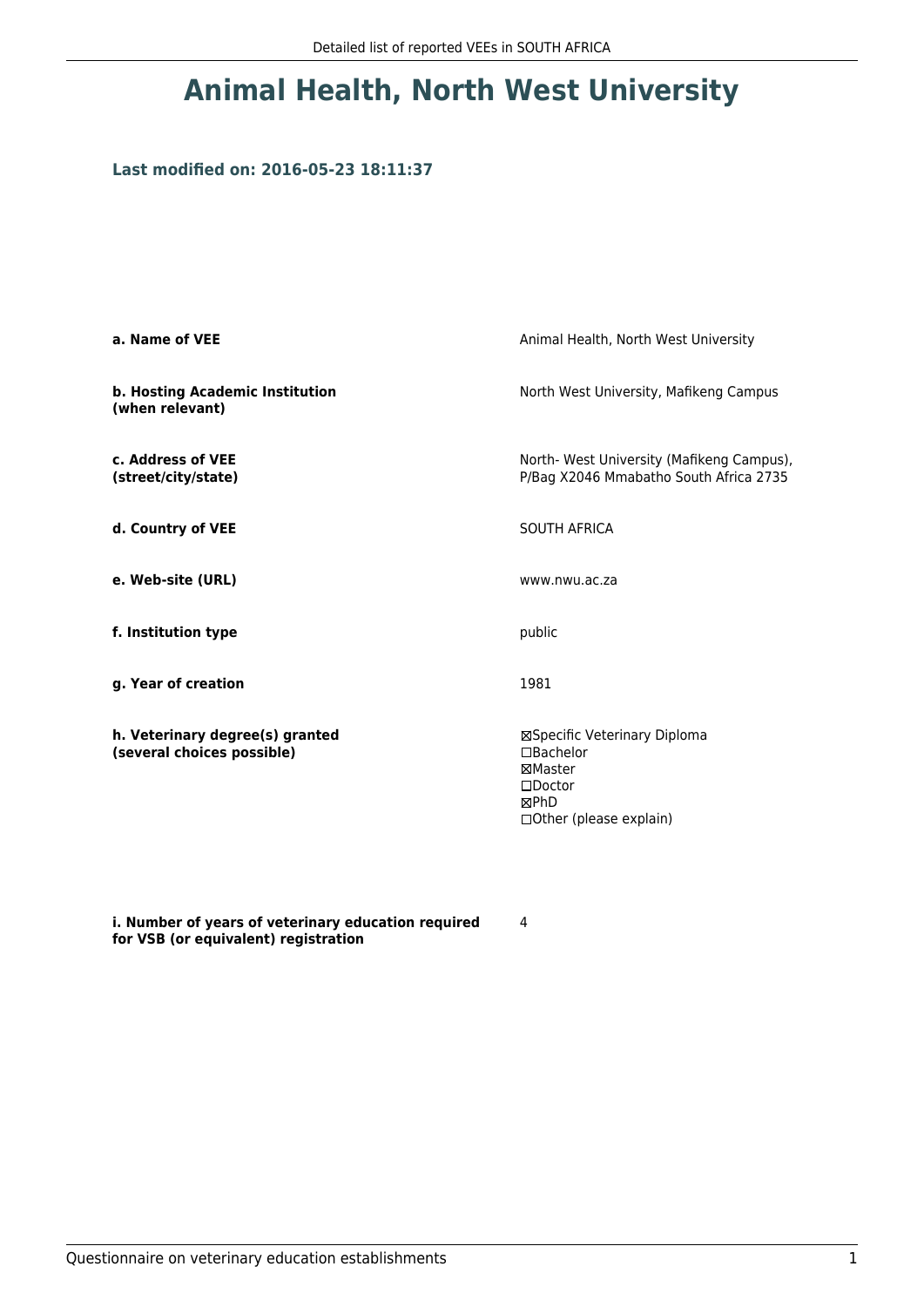### **j. Average number of veterinary students per class**

**within the establishment**

|                                                                                                   | 1st Year                                                                                                                                                              | 51-100   |
|---------------------------------------------------------------------------------------------------|-----------------------------------------------------------------------------------------------------------------------------------------------------------------------|----------|
|                                                                                                   | 2d Year                                                                                                                                                               | $0 - 50$ |
|                                                                                                   | 3d Year                                                                                                                                                               | $0 - 50$ |
|                                                                                                   | 4th Year                                                                                                                                                              | $0 - 50$ |
|                                                                                                   | 5th Year                                                                                                                                                              |          |
|                                                                                                   | 6th Year                                                                                                                                                              |          |
|                                                                                                   | 7th Year                                                                                                                                                              |          |
| k. Average number of veterinary graduates per year<br>from the establishment                      | $0 - 50$                                                                                                                                                              |          |
| I. Minimum education required for admission to the<br>establishment<br>(several choices possible) | ⊠High School University Entrance<br>Qualification<br>⊠Pre-Veterinary Science Diploma<br>□Pre-Veterinary Science Degree<br>□Other specific VEE entrance qualifications |          |
| m. Is there a selection procedure at<br>(several choices possible)                                | □National level<br>$\Box$ State level<br><b>⊠Establishment level</b>                                                                                                  |          |
| n. National accreditation/certification/approval                                                  | No                                                                                                                                                                    |          |
| o. Regional accreditation/certification/approval                                                  | No                                                                                                                                                                    |          |
| p. Any form of other international<br>accreditation/certification/approval?                       | No                                                                                                                                                                    |          |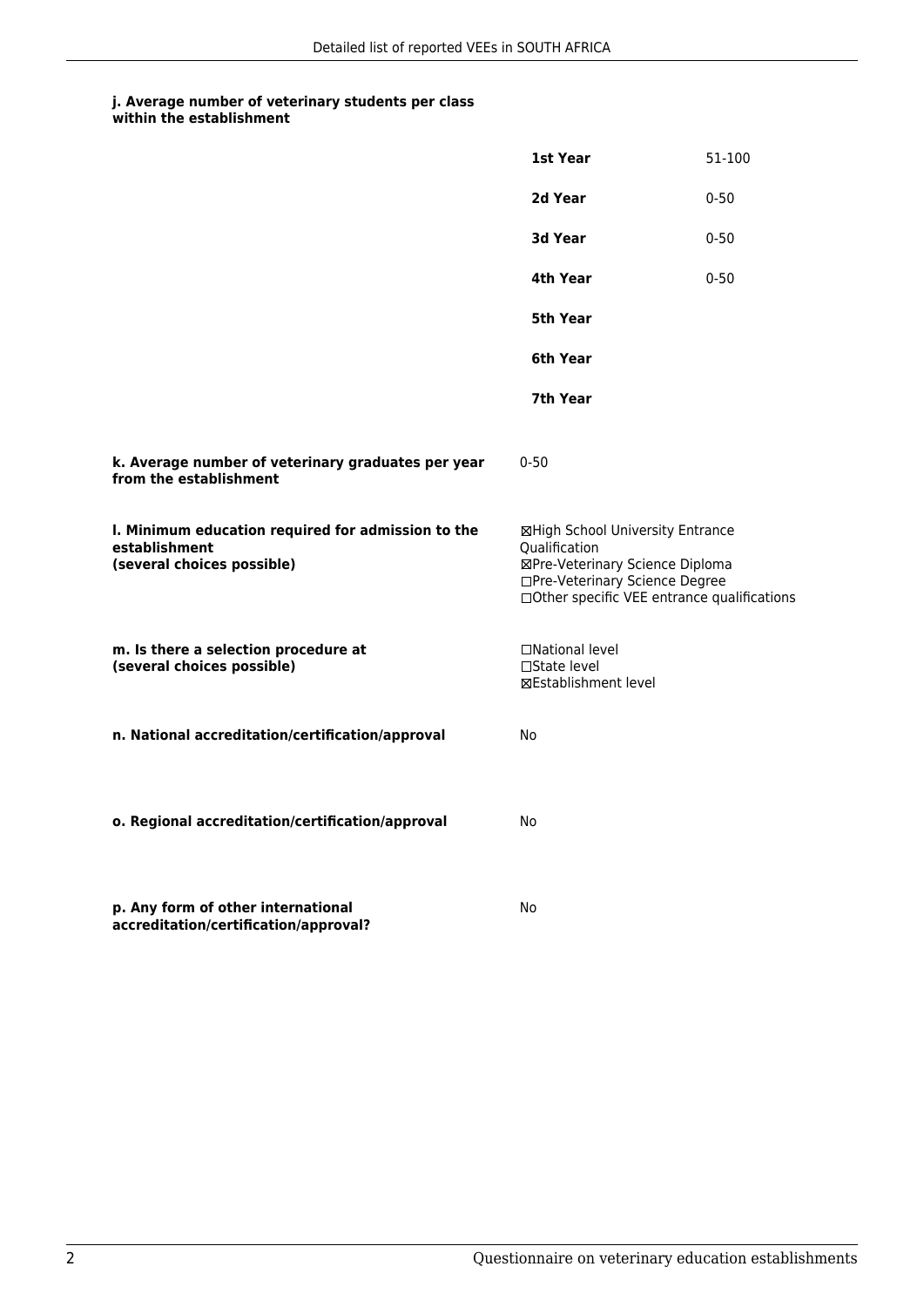# **Faculty of Veterinary Science**

#### **Last modified on: 2016-01-29 10:16:26**

| a. Name of VEE                                                | <b>Faculty of Veterinary Science</b>                                                                         |
|---------------------------------------------------------------|--------------------------------------------------------------------------------------------------------------|
| b. Hosting Academic Institution<br>(when relevant)            | University of Pretoria                                                                                       |
| c. Address of VEE<br>(street/city/state)                      | Private Bag Xo4, Onderstepoort, 0110, Pretoria,<br>Gauteng                                                   |
| d. Country of VEE                                             | SOUTH AFRICA                                                                                                 |
| e. Web-site (URL)                                             | http://www.up.ac.za/faculty-of-veterinary-science                                                            |
| f. Institution type                                           | public                                                                                                       |
| g. Year of creation                                           | 1908                                                                                                         |
| h. Veterinary degree(s) granted<br>(several choices possible) | □Specific Veterinary Diploma<br>⊠Bachelor<br>⊠Master<br>$\square$ Doctor<br>⊠PhD<br>□ Other (please explain) |

**i. Number of years of veterinary education required for VSB (or equivalent) registration**

6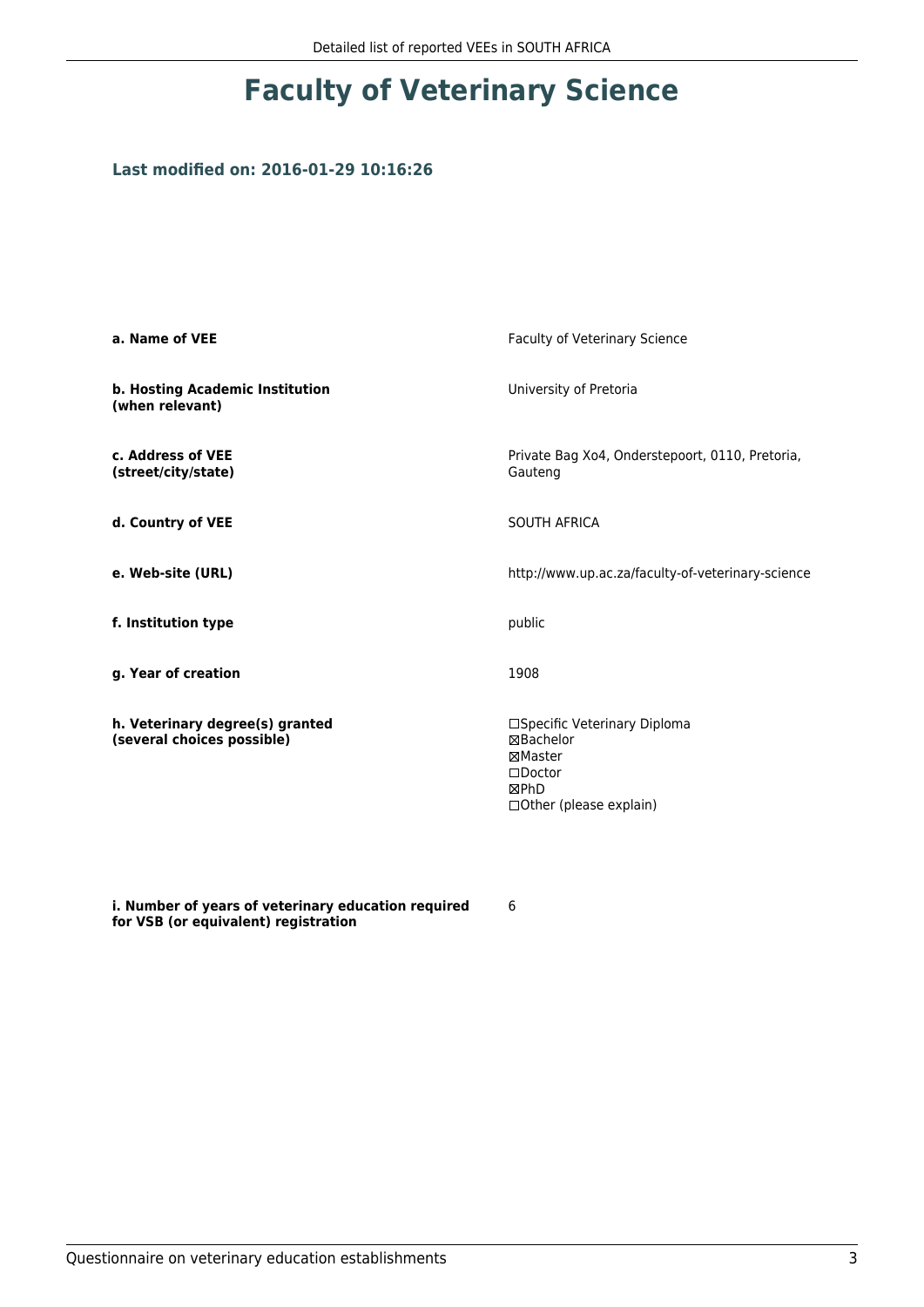### **j. Average number of veterinary students per class**

**within the establishment**

|                                                                                                   | 1st Year                                                                                                                                                              | 101-150                                        |
|---------------------------------------------------------------------------------------------------|-----------------------------------------------------------------------------------------------------------------------------------------------------------------------|------------------------------------------------|
|                                                                                                   | 2d Year                                                                                                                                                               | 151-200                                        |
|                                                                                                   | 3d Year                                                                                                                                                               | 151-200                                        |
|                                                                                                   | 4th Year                                                                                                                                                              | 101-150                                        |
|                                                                                                   | 5th Year                                                                                                                                                              | 101-150                                        |
|                                                                                                   | 6th Year                                                                                                                                                              | 101-150                                        |
|                                                                                                   | 7th Year                                                                                                                                                              |                                                |
| k. Average number of veterinary graduates per year<br>from the establishment                      | 101-150                                                                                                                                                               |                                                |
| I. Minimum education required for admission to the<br>establishment<br>(several choices possible) | ⊠High School University Entrance<br>Qualification<br>□Pre-Veterinary Science Diploma<br>□Pre-Veterinary Science Degree<br>□Other specific VEE entrance qualifications |                                                |
| m. Is there a selection procedure at<br>(several choices possible)                                | □National level<br>□State level<br><b>⊠Establishment level</b>                                                                                                        |                                                |
| n. National accreditation/certification/approval                                                  | Yes                                                                                                                                                                   |                                                |
|                                                                                                   | <b>Accrediting agency:</b>                                                                                                                                            |                                                |
|                                                                                                   | <b>Name of the Agency</b>                                                                                                                                             | South African<br>Veterinary<br>Council         |
|                                                                                                   | <b>Address of the</b><br><b>Agency</b>                                                                                                                                | PO Box 40510,<br>Arcadia, South<br>Africa 0007 |
|                                                                                                   | Country of the<br>Agency                                                                                                                                              | South Africa                                   |
|                                                                                                   | Date granted (yyyy-<br>mm-dd)                                                                                                                                         | 2013-01-01                                     |
|                                                                                                   | <b>Period of validity</b><br>(years)                                                                                                                                  | 5                                              |
|                                                                                                   |                                                                                                                                                                       |                                                |

**o. Regional accreditation/certification/approval** No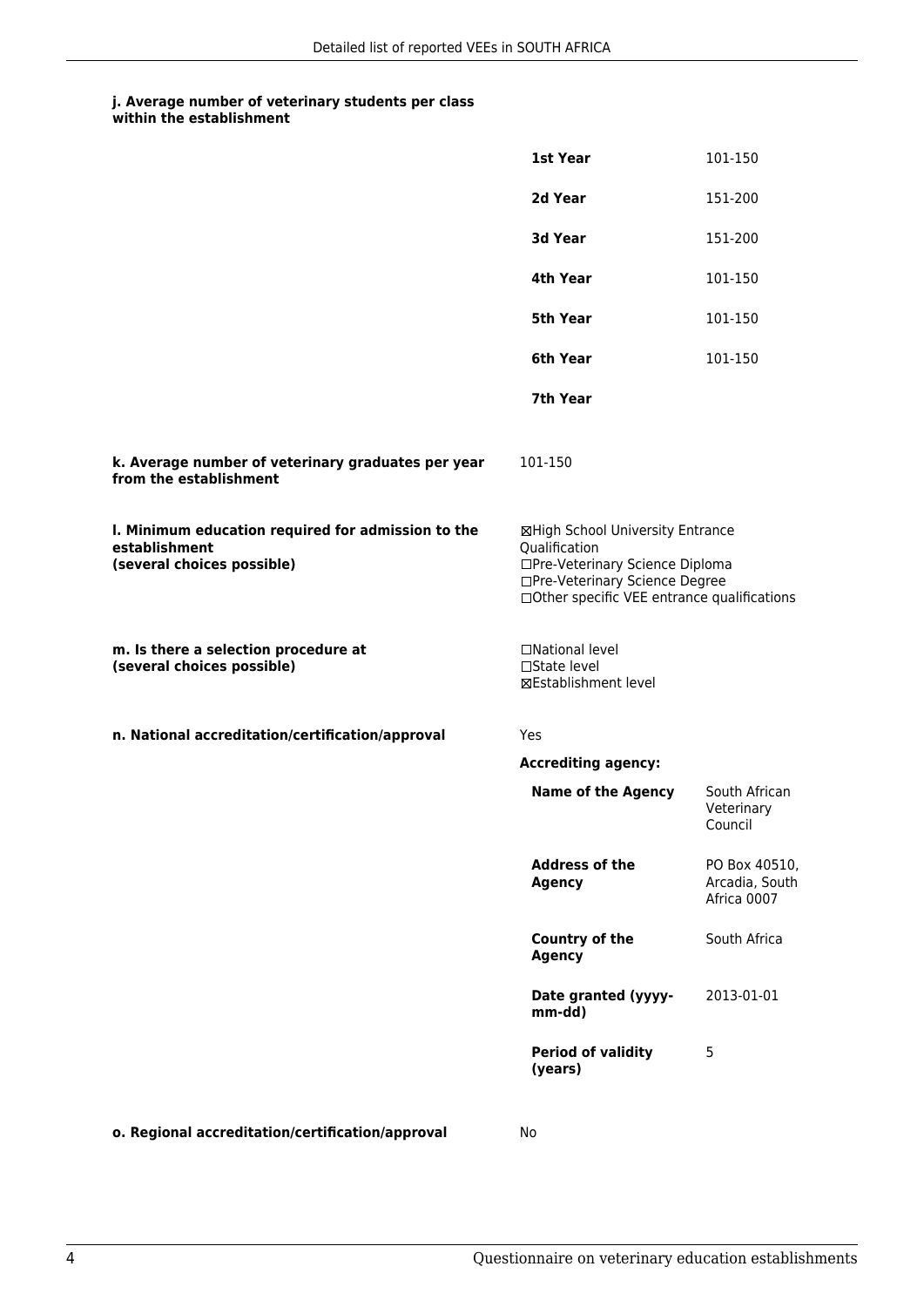**p. Any form of other international accreditation/certification/approval?** Yes

**If yes, please provide a brief description.** Boyal College of Veterinary Surgeons, UK.<br>Australasian Veterinary Boards Council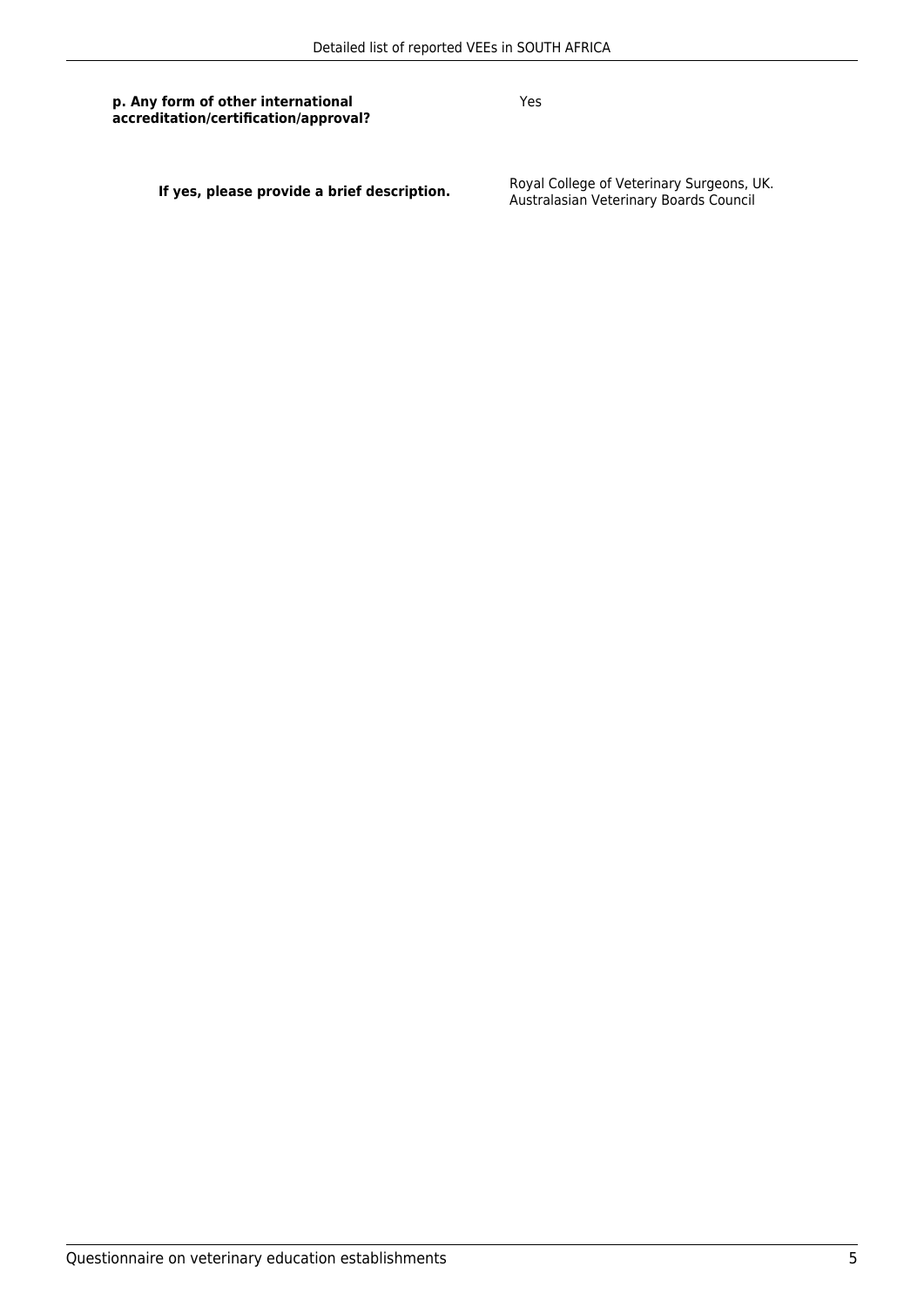# **University of South Africa (UNISA)**

#### **Last modified on: 2016-02-02 08:15:44**

| a. Name of VEE                                                                              | University of South Africa (UNISA)                                                                                            |
|---------------------------------------------------------------------------------------------|-------------------------------------------------------------------------------------------------------------------------------|
| b. Hosting Academic Institution<br>(when relevant)                                          | University of South Africa (UNISA)                                                                                            |
| c. Address of VEE<br>(street/city/state)                                                    | UNISA Florida Campus Cnr Christian DeWet/<br>Pioneer Street Florida 1720 Johannesburg                                         |
| d. Country of VEE                                                                           | <b>SOUTH AFRICA</b>                                                                                                           |
| e. Web-site (URL)                                                                           | www.unisa.ac.za                                                                                                               |
| f. Institution type                                                                         | public                                                                                                                        |
| g. Year of creation                                                                         | 1918                                                                                                                          |
| h. Veterinary degree(s) granted<br>(several choices possible)                               | □Specific Veterinary Diploma<br>□Bachelor<br>$\square$ Master<br>$\square$ Doctor<br>$\square$ PhD<br>⊠Other (please explain) |
|                                                                                             | Diploma in Animal Health & Bachelor of<br>Technology in Animal Health                                                         |
| i. Number of years of veterinary education required<br>for VSB (or equivalent) registration | 4                                                                                                                             |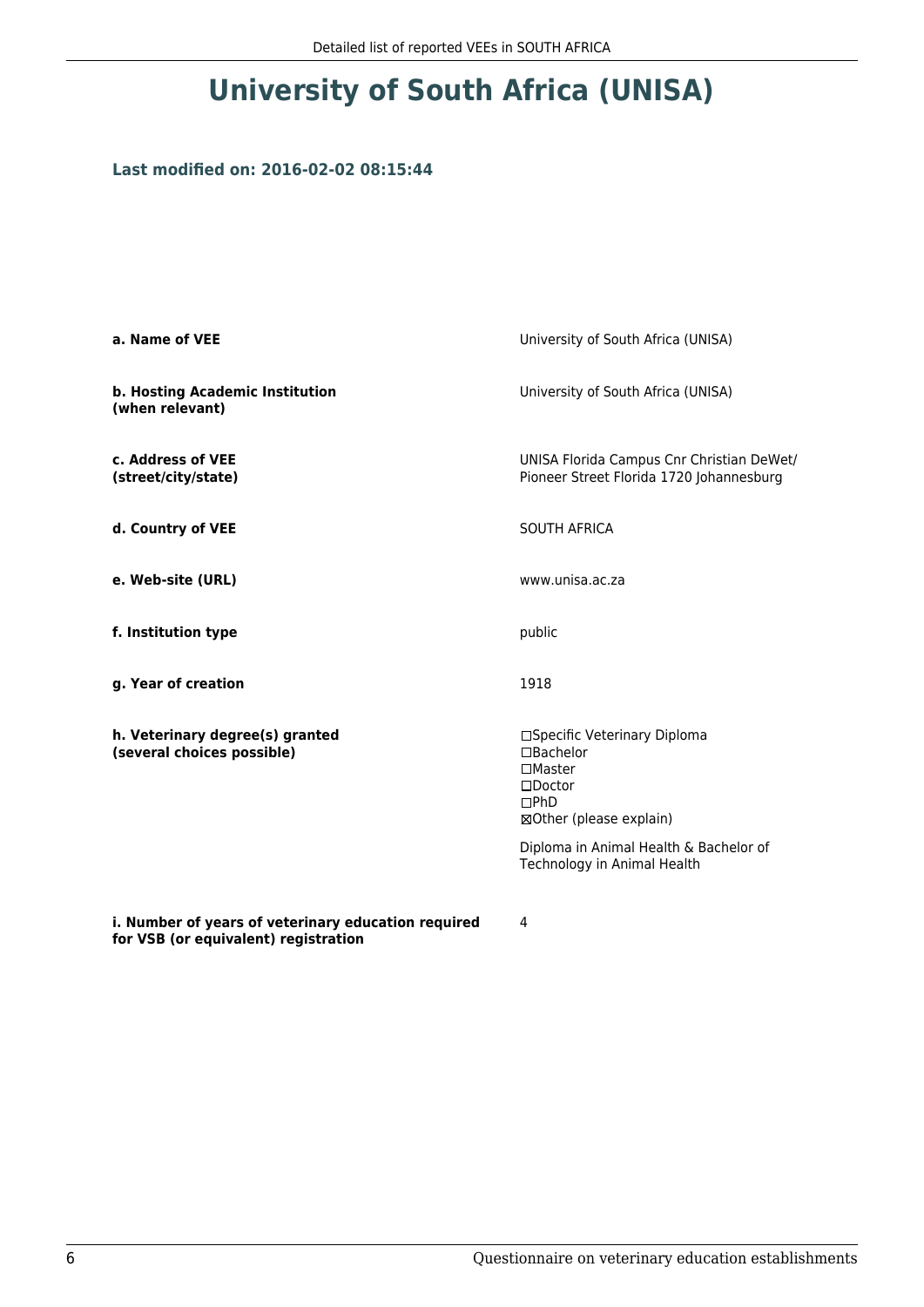### **j. Average number of veterinary students per class**

|                                                                                                   | 1st Year                                                                                                                                                              | 51-100                                         |
|---------------------------------------------------------------------------------------------------|-----------------------------------------------------------------------------------------------------------------------------------------------------------------------|------------------------------------------------|
|                                                                                                   | 2d Year                                                                                                                                                               | 51-100                                         |
|                                                                                                   | 3d Year                                                                                                                                                               | $0 - 50$                                       |
|                                                                                                   | 4th Year                                                                                                                                                              | $0 - 50$                                       |
|                                                                                                   | <b>5th Year</b>                                                                                                                                                       |                                                |
|                                                                                                   | 6th Year                                                                                                                                                              |                                                |
|                                                                                                   | 7th Year                                                                                                                                                              |                                                |
| k. Average number of veterinary graduates per year<br>from the establishment                      | $0 - 50$                                                                                                                                                              |                                                |
| I. Minimum education required for admission to the<br>establishment<br>(several choices possible) | ⊠High School University Entrance<br>Qualification<br>□Pre-Veterinary Science Diploma<br>□Pre-Veterinary Science Degree<br>□Other specific VEE entrance qualifications |                                                |
| m. Is there a selection procedure at<br>(several choices possible)                                | □National level<br>□State level<br>⊠Establishment level                                                                                                               |                                                |
| n. National accreditation/certification/approval                                                  | Yes                                                                                                                                                                   |                                                |
|                                                                                                   | <b>Accrediting agency:</b>                                                                                                                                            |                                                |
|                                                                                                   | <b>Name of the Agency</b>                                                                                                                                             | South African<br>Veterinary<br>Council         |
|                                                                                                   | <b>Address of the</b><br><b>Agency</b>                                                                                                                                | PO Box 40510,<br>Arcadia, South<br>Africa 0007 |
|                                                                                                   | Country of the<br><b>Agency</b>                                                                                                                                       | South Africa                                   |
|                                                                                                   | Date granted (yyyy-<br>mm-dd)                                                                                                                                         | 2016-01-01                                     |
|                                                                                                   | <b>Period of validity</b><br>(years)                                                                                                                                  | 1                                              |
|                                                                                                   |                                                                                                                                                                       |                                                |

**o. Regional accreditation/certification/approval** No